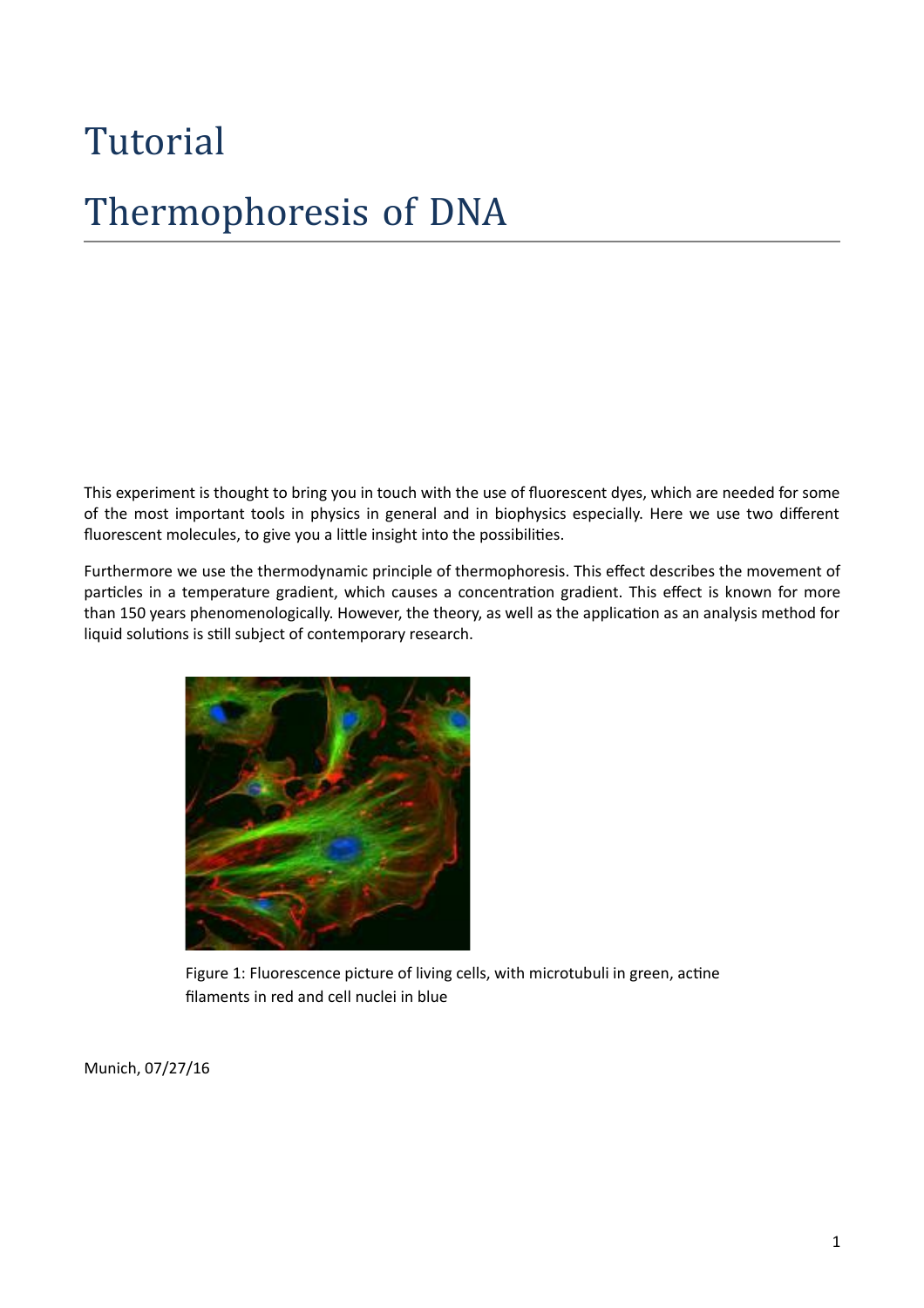# **Preamble**

One of the most important abilities of a physicist is to ask questions and find good answers. Within this text, you will find questions now and then. The questions are marked with stars.

\*) One star means, you should definitely be able to answer this question with the knowledge of previous lectures. In the improbable case you cannot answer one of these questions, follow the hints or check any standard physics book.

\*\*) Two stars mean, the question is interesting but advanced. Let's have some fun!

Hint: Don´t annoy your supervisor by appearing unprepared. In the end, he has the power to grade you.

Your own questions: Please feel very very encouraged to ask all the questions that come to your mind, during your preparation, during the colloquium, during the experiment and afterwards. The supervisor's job is to teach you, while your responsibility is to ask questions.

Have fun with the experiments!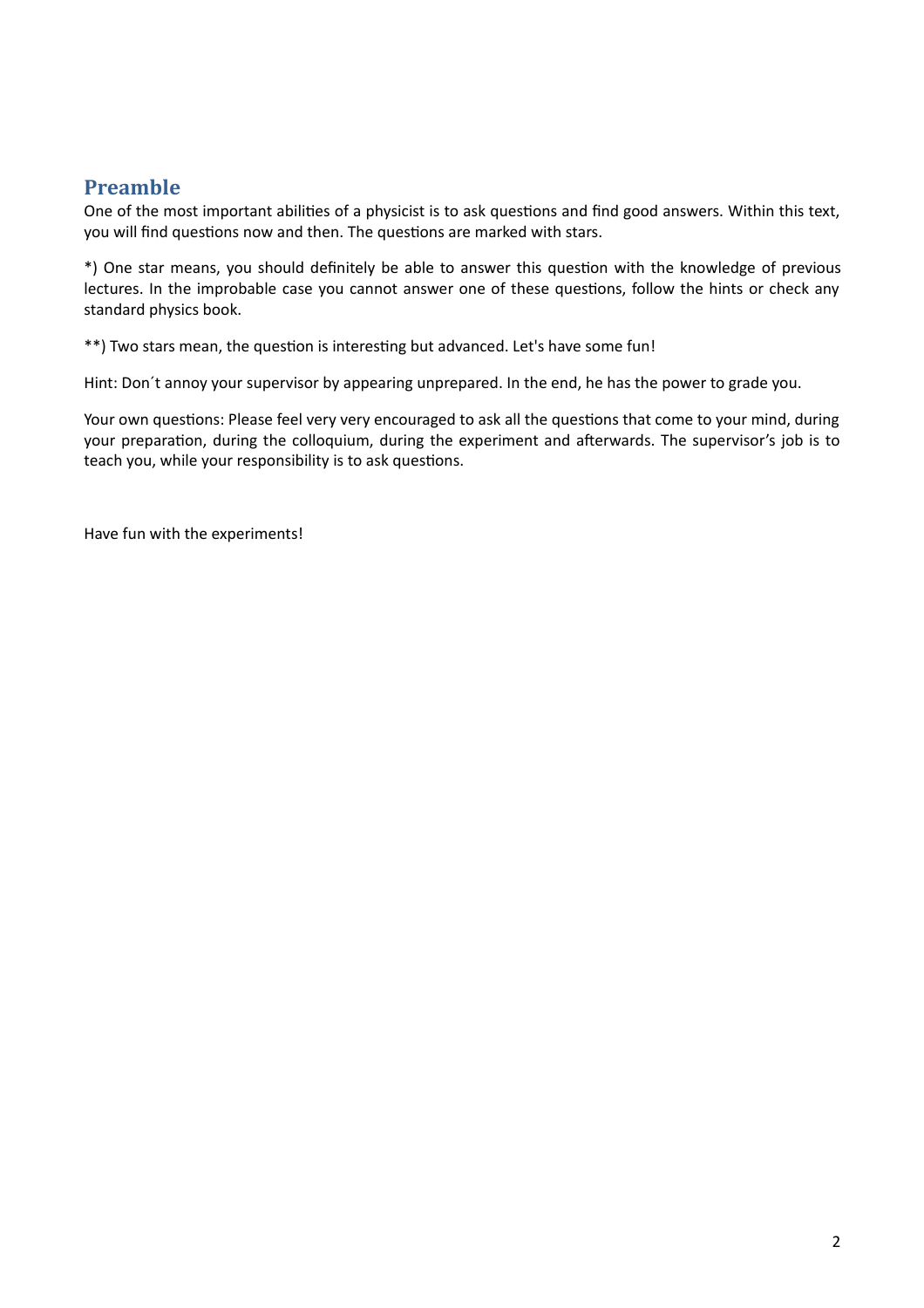# **Theory**

In the theory part you learn some basics about fluorescence microscopy and the background of thermophoresis.

# **1.1 Fluorescence**

#### **Introduction**

In many applications in science it is the major task to observe **only one or some** components of complex systems such as cells or ensembles of molecules. Biology and biophysics research is nowadays concentrated on the size scale of micrometers to nanometers, which means on length scales of cells down to single proteins.

A very common way to fulfill this task is to mark molecules with fluorescent dyes and to observe the emitted light of these molecules. In FIGURE 1 on the front page, actin filaments, microtubuli and the nuclei of cells are dyed with different fluorescent dyes and can be distinguished easily.

Very nice recommendable tutorials about fluorescence can be found on: <http://www.invitrogen.com/site/us/en/home/support/Tutorials.html>

To understand how fluorescence works, two aspects have to be taken in consideration: The fluorescent dye and the fluorescence microscope.

**\*) Question 1: Why is it not possible, to observe Proteins, mRNA and so on directly with an ordinary microscope?** Hint: What is the size of a normal Protein like actin or a mRNA in orders of magnitude? What does the Abbé Criteria tell you? What is the wavelength of visible light?

#### **How does a fluorescent dye work?**

Fluorescent dyes are organic or inorganic molecules with a metastable energy level. They absorb light of a certain wavelength, the so called absorption wavelength, relax to a lower, metastable energy level (which means it has a longer residue time than statistically expected) from which they further relax to the ground level by emitting a photon of a slightly longer wavelength. In Figure 2 an energy diagram and the typical spectrum of the fluorescent dye Cy5 are shown. The right side is a screenshot from the '*invitrogen spectra viewer'*, which is a very useful online tool provided by a supplier of dyes to find the right dye-filter combination. Its free, you find it here: <http://probes.invitrogen.com/servlets/spectraviewer>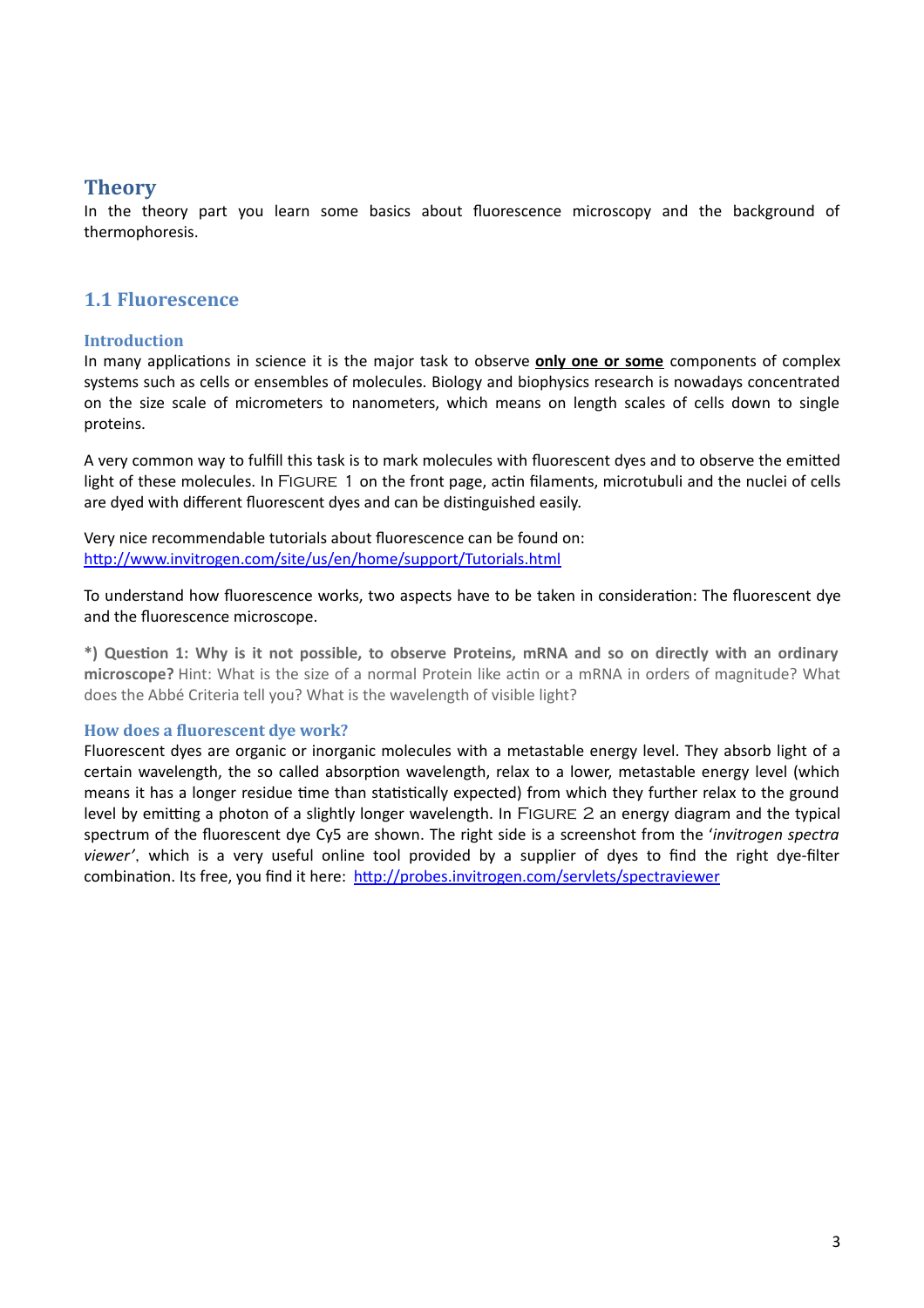



To understand the process in more detail a quantum mechanical description is required. The Schrödinger equation for the electron wave functions of a molecule provides the potential for the movement of the nucleus which tends to the minimum in such an energy landscape.

If energy in form of photons with the adequate wavelength is applied to the electronic system it is lifted into the excited state. Subsequently it loses energy due to rotations or oscillations in order to reach the local energy minimum. This new state has still a higher energy than the ground state, but also a slightly lower energy than directly after the excitation. To reach the ground state again the system emits a photon with the wavelength corresponding to the remaining energy gap. Therefore the emission wavelength is slightly longer than the absorption wavelength.

In the course of time the ability of fluorescence of the dyes decreases. This is caused by an effect called photo bleaching. In this process the photon energy changes the potential energy of the electrons (e.g. isomeric transitions) instead of inducing the emission of another photon. Thus the energy eigenvalues of the system change and it is no longer excitable with the applied absorption light. Subsequently the fluorophores are afflicted with permanent bleaching.

**\*\*) Question 2: There are a couple of techniques to investigate molecules that are based on Fluorescence. Could you name one or two of them?**

**\*\*) Question 3: We don't use it here but it is interesting: What does FRET mean? How does it work?**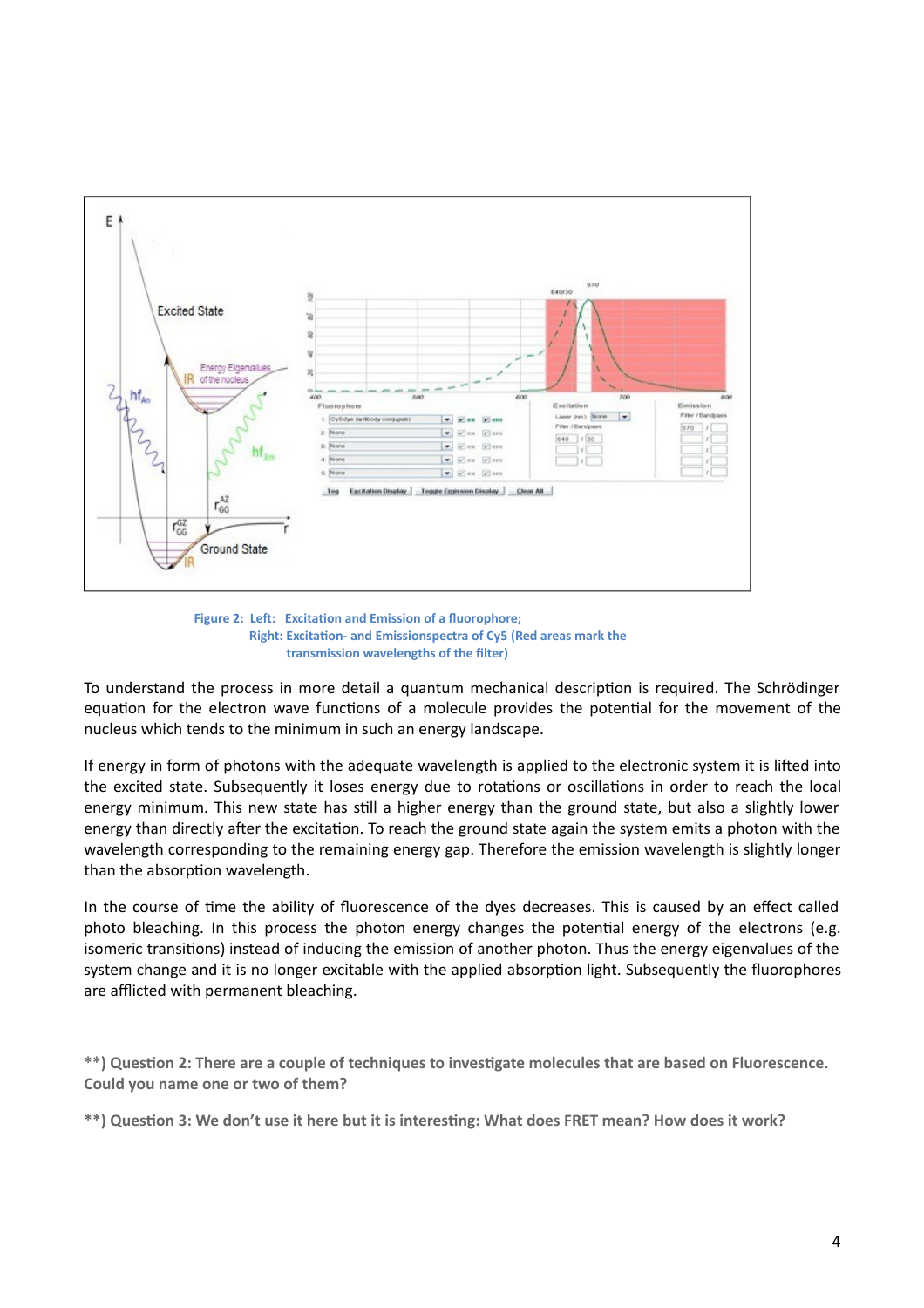#### **Temperature dependence of fluorescent dyes**

The temperature dependence of the fluorescence dye is determined in independent measurements with 2',7'-bis-(carboxyethyl)-5(6)-carboxyfluorescein (BCECF), that serves as a pH-sensitive indicator in classical microscopy.



The structural isomerism of A and B are keto enol tautomerizations, that are present in physiological (pH = 7.4) conditions. The thermal dependence of BCECF is illustrated below, whereas the relative fluorescence is normalized to 1 at 25° C.



An increase in the temperature of 1K displaces the pH-value of the TRIS-buffer instantly about approximately -0.03 pH units. The BCECF fluorescence decreases due to fast proton transitions linearly with moderate thermal enhancements of about -0.95%/K. By measuring the percentage drop of the relative fluorescence in the laser heat spot, we extract its caused temperature elevation in the solution.

As soon as one knows the temperature dependence of the dye, one can use it as a thermometer. With this technique, we will measure the temperature of the heat spot.

#### **Fluorescence Microscope**

The setup of a fluorescence microscope resembles a normal light microscope. However, the objective is infinity corrected, which means that the light is parallelized between the tubus lens and the objective. This facilitates the insertion of optical devices into the optical path without influencing the imaging.

**\*) Question 4: How does a normal light microscope work? What components do you need at least? Please be able to make a small drawing of all lenses and light path.**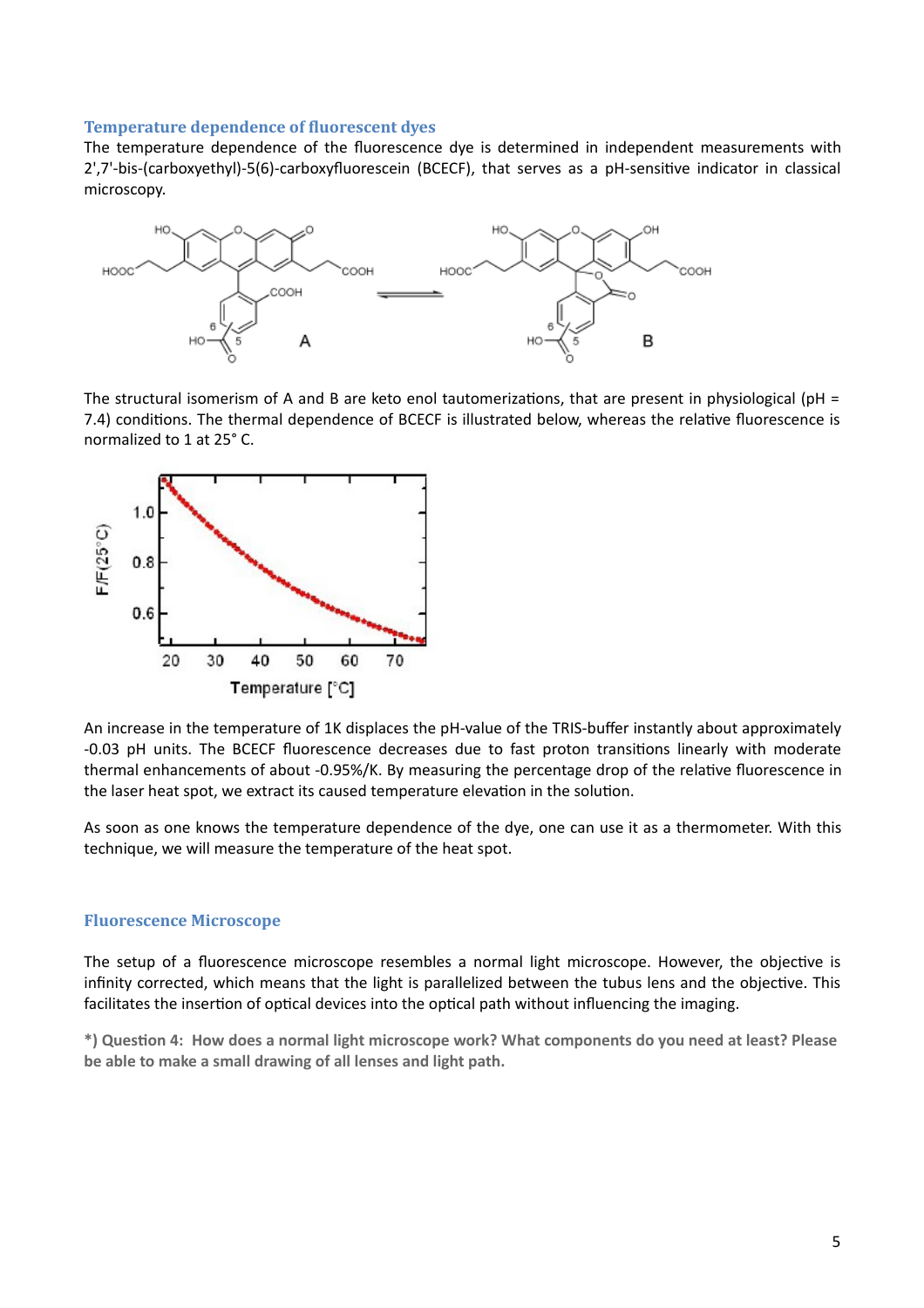A typical setup is depicted in the left part of Figure 3: The excitation light is filtered from a LED light source and directed onto the sample via a dichroic mirror. The special characteristic of this mirror is to split up absorption and emission light of fluorescent dyes. It allows the transmission of the emission light, while it reflects the excitation light. This feature is displayed in the spectrum in Figure 3. An additional emission filter in front of the tubus lens finally absorbs or reflects all remaining light with unwanted wavelengths to ensure that only the emission light gets to the camera. The insertion of so many filters reduces the noise, which is immensely important for biophysical applications.



**Figure 3: Left: Optical path of a typical fluorescence microscope; Right: Characteristics of a dichroic mirror**

**\*\*) Question 5: In our lab, we use fluorescence microscopes which allow to observe two different colors at the same time. What additional components do you need for that?**

#### **Light sources and lasers**

For fluorescence microscopy, light sources with high intensities and a well defined color spectrum are highly needed. Specialized light sources are used such as halogen lamps, steam lamps with several metal steams (Hg, Na) LED´s in different colors and intensities and lasers. In our setup, we use a LED for illumination and an infrared laser to establish the temperature gradient.

Therefore it is necessary to lead your attention to the dangers the work with lasers in general and invisible laser beams in special brings with it.

- Never look into the laser directly or indirectly. Use a laser card to make the IR Laser visible.
- Before you switch on anything, consider the full way of the laser beam. Make clear where you probably could get in contact with the laser.
- Make sure that there are no reflective parts around the laser beam (like aluminum, adornment, rings ect.)
- The laser is controlled by a controlling voltage between 0-0.5V NEVER apply more; otherwise the laser is gone immediately.
- The laser is guided into the instrument via a light fiber that looks like a yellow cable. The fiber is intrinsic part of the laser, as soon it gets folded or damaged, the laser is gone too.

In general: the laser beam of the instrument you use is completely closed, as long as you don´t disassemble something, you are pretty save. Nevertheless it is important that you are aware of the laser.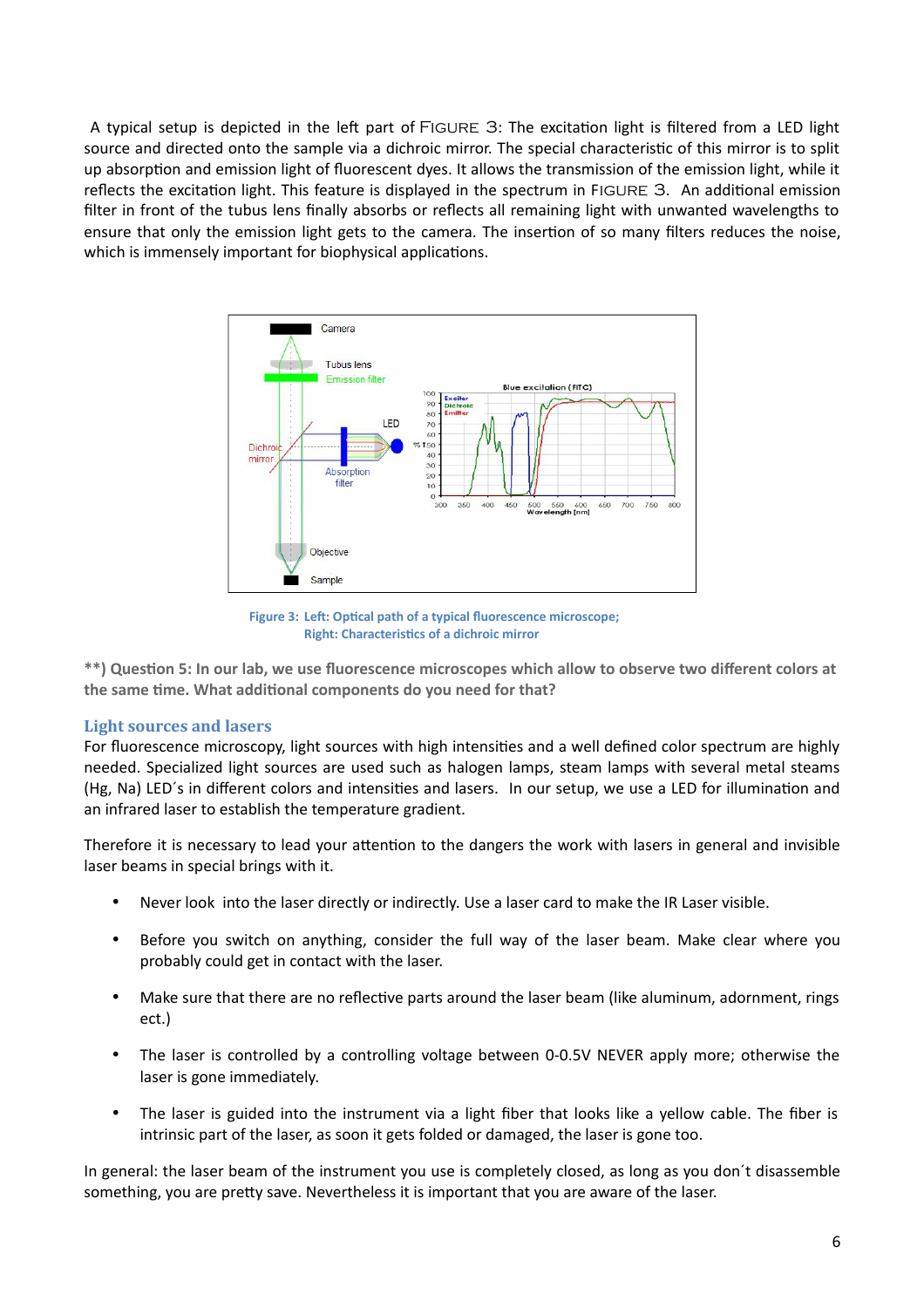**\*) Question 6: Describe the basic principle of a laser. Hint: Use the term "stimulated emission, the description is oral and should not last longer than three minutes.** 

## **1.2 Thermophoresis**

#### **Introduction**

The motion of particles along a temperature gradient is called thermophoresis, thermodiffusion or Ludwig-Soret-effect. A demonstrative example for this phenomenon is the black fume above some heaters. A temperature gradient forms between the hot heater and the cold wall. Thus the black smoke moves towards the wall. For gases an easy explanation can be found: A particle is hit by several other particles from all sides; but those from the hot side carry a larger momentum than those from the cold side. Therefore a net momentum towards the cold side builds up and the particle is effectively pushed into this direction. However, for fluids the phenomenon is much more complex and even the reverse effect has been observed.

#### **Diffusion**

Thermophoresis creates a gradient in concentration and therefore is always accompanied by a counteracting diffusion process. The most important facts about diffusion are presented in the following paragraph.

Diffusion describes the net flow of particles due to a concentration difference. An example from daily life is a drop of ink in a water glass. After sufficiently long time it will have been diluted all-over the glass. This phenomenon is driven by entropy. A highly concentrated ink drop involves a much smaller phase space volume that the equally diluted solution. From thermodynamics it should be known that the entropy is defined as

$$
S = k_B \ln\left(\frac{\Omega}{\Omega_0}\right) \text{ (1)},
$$

where  $Ω$  is the phase space volume and  $Ω<sub>o</sub>$  the unit volume. This treatment is strongly simplified since in fact enthalpic contributions due to solvation have to be taken into account, but are neglected here. Fick's law of diffusion and the continuity equation lead to a differential equation, which is just in some special cases analytically solvable:

$$
j = -D\frac{\partial c}{\partial x}
$$
 and  $\frac{\partial c}{\partial t} = -\frac{\partial j}{\partial x}$  hence  $\frac{\partial c}{\partial t} = D\frac{\partial^2 c}{\partial x^2}$  (2)

#### **Theoretical Description of Thermophoresis**

**\*) Question 7: Summarize the most important formulas you need to describe a spherical capacity.** 

It is necessary to find a model which explains all findings and gives quantitative information about the concentration changes due to thermophoresis. In principle two approaches can be made: The first one assumes a stringent non-equilibrium thermodynamic; the second one a global non-equilibrium with local equilibriums around each particle for moderate temperature gradients, for which the equilibrium thermodynamic can be applied. Until now no inconsistency with the second hypothesis could be found, which is also approved by several experiments. Therefore a short summary is given here:

The movement of particles in temperature gradients suggests the analysis of the flow densities. The total flow density *j* consists of two parts – the flow due to normal diffusion  $j<sub>D</sub>$  and the flow caused by thermodiffusion  $j<sub>T</sub>$ :

$$
j=j_D+ j_t = -D \nabla c - D_T c \nabla T
$$
 (3)

with the diffusion constant *D* and the thermophoretic mobility  $D<sub>T</sub>$ . In a local equilibrium the total flow density is zero, which leads to a differential equation for the concentration *c*: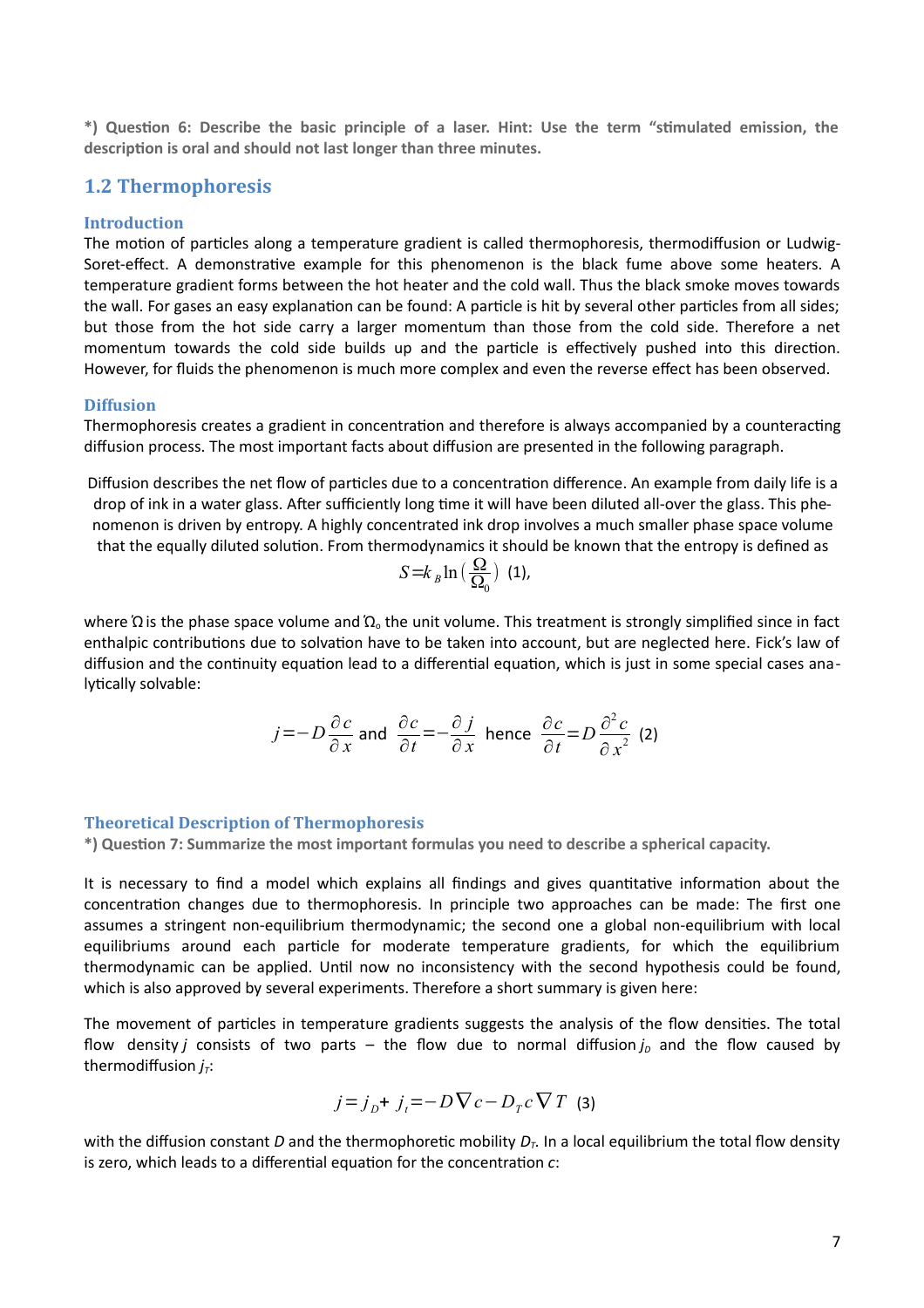$$
\frac{dc}{c} = -S_T dT
$$
 (4)

with the Soret-coefficient  $\left|S\right\rangle_T=$ *DT*  $\overline{D}$  . The solution of this differential equation is:

$$
\frac{c(x)}{c(x_0)} = e^{-S_T \Delta T}
$$
 (5)

where the concentration of an arbitrary point *x0* has been normalized to *c0*. From thermodynamics the relation between the concentration and the Gibb's free energy is known as:

$$
G = G_0 + k_B T \ln\left(\frac{c}{c_0}\right)
$$
 (6)

Rearrangement provides:

$$
\frac{c}{c_0} = e^{\frac{\Delta G}{k_B T}} (7)
$$

For small concentration and temperature gradients (viz. near the local equilibrium) equations (5) and (7) can be linearized, which gives a descriptive explanation of the quite abstract Soret-coefficient:

$$
-S_T dT = \frac{dG}{k_B T}
$$
 (8)

Since for the entropy the equation  $S=-\frac{dG}{dE}$  $\frac{dS}{dT}$  is valid, the Soret-coefficient can be determined as:

$$
S_T = -\frac{S}{k_B T}
$$
 (9)

Thus the Soret-coefficient is proportional to the entropy of the system. It is important to keep in mind that only the local entropy difference can be considered here. This value can also be negative, as long as the global entropy change is not negative.

To find tangible expressions for the entropy and hence for the Soret-coefficients it is necessary to determine the Gibb's free energy and to differentiate with respect to the temperature.

At first the ideal gas contribution which is discussed above is considered:

$$
dG = \frac{1}{\rho} d \Pi \text{ (10)}
$$

with the osmotic pressure  $\Pi = \rho k_B T$  and the ion density  $\rho$ 

This leads to  $S_T^{ideal\,gas}$   $=\frac{1}{T}$  $\frac{1}{T}$  (11)

Secondly the contribution of the ionic shielding of the effective, molecular charge due to the dissolved salts, has to be taken into account. This system can be regarded as a spherical capacitor: The molecular surface is taken as the inner plate and the cloud of counter ions as the outer sphere. The Debye length  $\lambda_{DH}$  describes the distance at which the induced field of the molecule's charge has dropped to a fraction of 1/e (see Figure 4) and can be calculated with: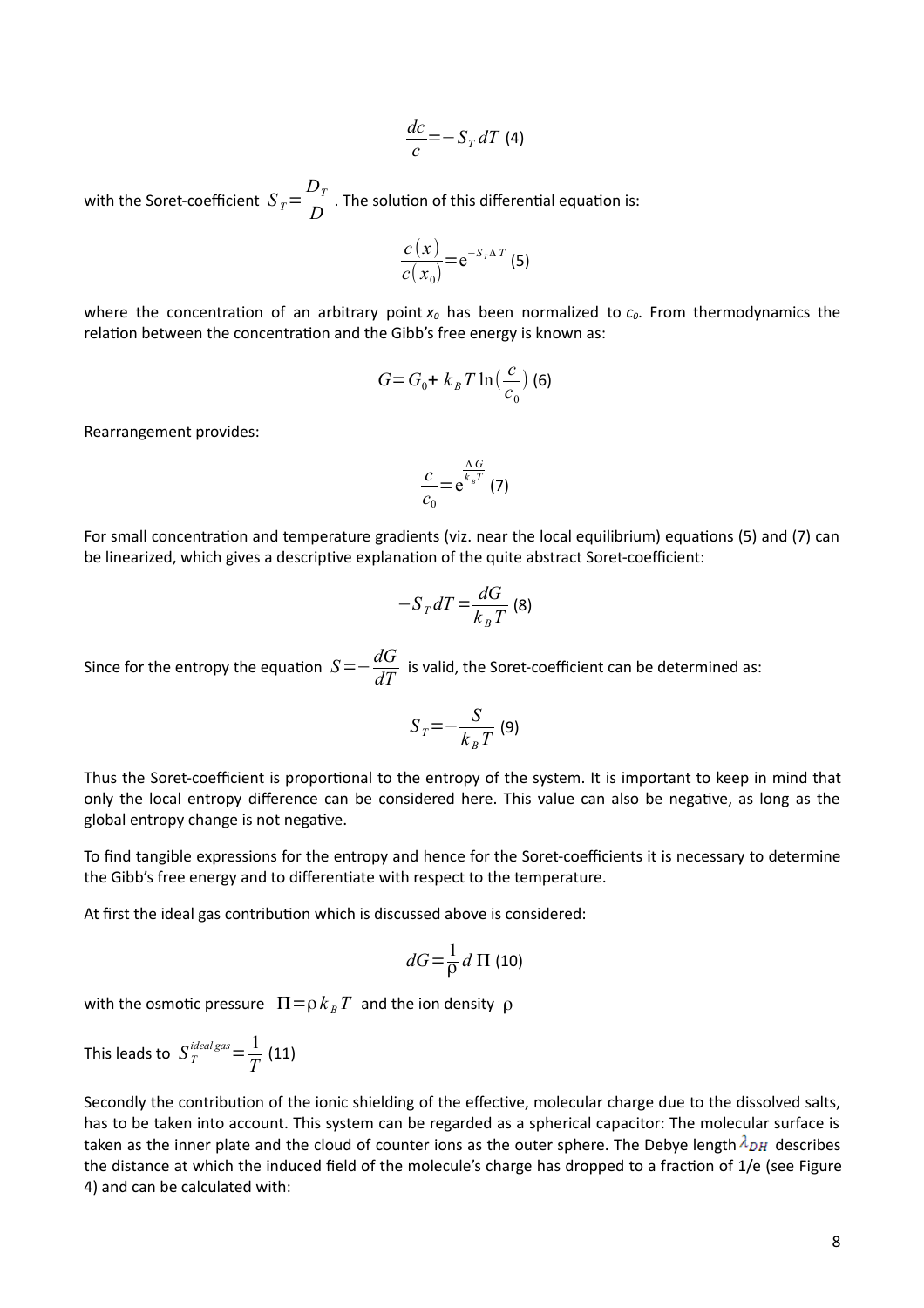$$
\lambda_{DH} = \sqrt{\frac{\epsilon k_B T}{N_A e^2 \sum c_i z_i^2}}
$$
 (11)

with the permitivity  $\mathbf{\varepsilon} \!=\! \mathbf{\varepsilon}_{r} \mathbf{\varepsilon}_{0}$ 

**\*) Question 8: What is the Debye length of a 10 mM KCl Solution?**



 **FIGURE 4: SHIELDING OF THE SURFACE CHARGE IN WATER**

The field energy of a capacitor is known as:

$$
E = \frac{Q_{\text{eff}}^2}{2C}
$$
 with the capacity  $C = 4 \pi \epsilon \frac{R(R + \lambda_{DH})}{\lambda_{DH}}$  (12)

When the energy is derived by the temperature, the Soret coefficient  $\,S_{\,T}\,$  can be calculated.

All contributions (also those not discussed here) combined lead to the following equation for the Soretcoefficient:

$$
S_T(\lambda_{DH}) = \frac{(e * q_{per base} * bases)^2}{16 * \pi * \epsilon_r * \epsilon_0 * k_B T^2 * \lambda_{DH} * (1 + R/\lambda_{DH})^2} + S_T^0
$$
 (13)

# **1.3 Binding affinities**

**\*) Question 9: What does the mass-action-law tell you, under which constraints is it valid?** 

The reaction of a simple bimolecular binding process of a single ligand L to a binder B leading to the formation of a complex LB, is characterized by the stochiometric equation:

$$
[L]^{free} + [B]^{free} \Leftrightarrow [LB] \text{ (14)}
$$

The dissociation constant  $K_D$  is an indicator for the affinity between the ligand and the binder. It is defined as the equilibrium constant that describes the equilibrium achieved between the velocity of association and dissociation.

We get the following rate equation:

$$
\frac{d [B]^{free}}{dt} = k_{off} [LB] - k_{on} [B]^{free} [L]^{free}
$$
 (15)

with the rate constants  $k_{off}$  and  $k_{on}$ . If the reaction is in equilibrium we get our dissociation constant: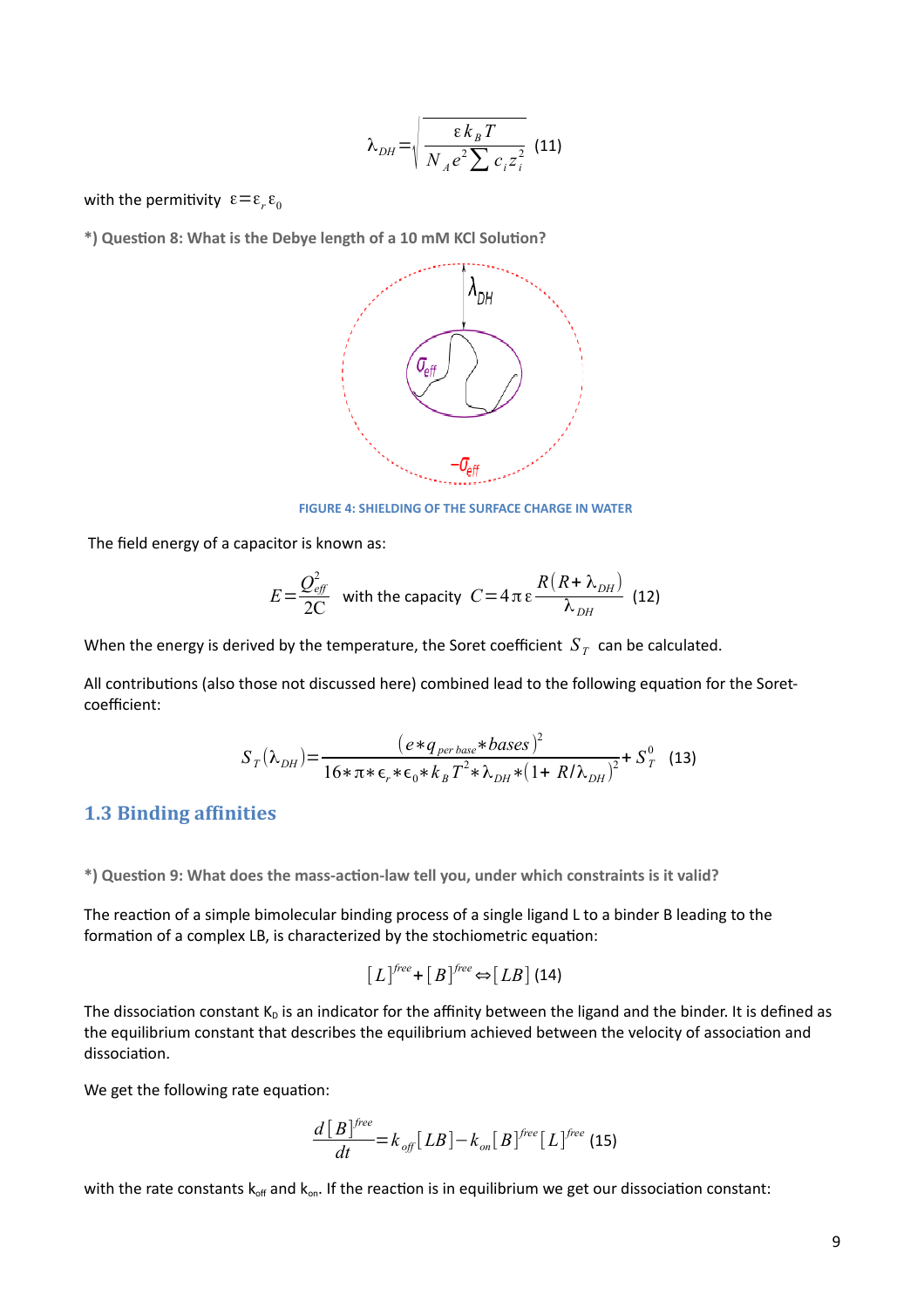$$
K_{D} = \frac{k_{\text{off}}}{k_{\text{on}}} = \frac{[B]^{free}[L]^{free}}{[LB]}
$$
(16)

With total ligand concentration  $\; [L]\!\!=\!\![L]^{free}\!\!+\!\![LB] \;$  and total binder concentration  $\; [B]\!\!=\!\![B]^{free}\!\!+\!\![LB]$ we get:

$$
K_{D} = \frac{([L] - [LB])([B] - [LB])}{[LB]} (17)
$$

which is an application of the law of mass action.

To get  $K_D$  out of our data, we use above equation in a rearranged form:

$$
\frac{[LB]}{[B]} = \frac{[L] + [B] + K_D - \sqrt{(([L] + [B] + K_D)^2 - 4[L][B])}}{2[B]}
$$
(18)

with [LB]/[B] as the fraction of bound binders. A measurement of the fraction of bound binder as a function of the concentration of **total ligands** yields the so-called binding isotherm. It is a S-shaped curve, when plotted on a semi-log scale and can be used to extract the binding constant with a fit according to above equation for known concentration of ligand and binder.



Hint: To analyze your data, you normalize the fit so that the upper plateau is on one and the lower one is on zero.

**\*\*) Question 10: What we use here is a 2-state model. Can you think of other analysis methods, where two-state models are used?**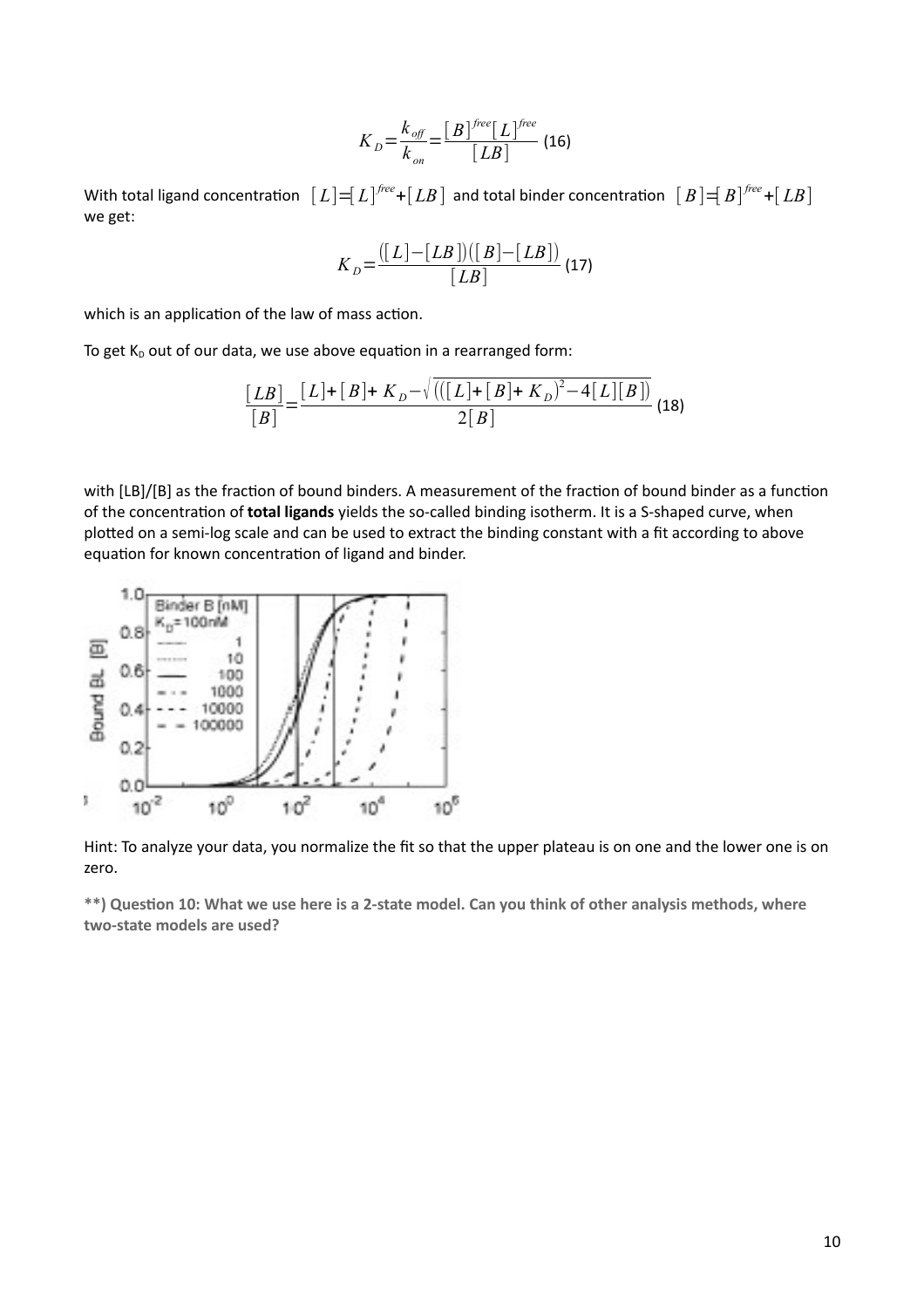# **2 Setup and Measurement**

Combining fluorescence microscopy and optical implemented heating by the use of an infrared laser (IRlaser), it is possible to analyze the thermophoretic mass transport with high accuracy. In biosciences, fluorescence methods are well established and a broad choice of model systems is available, ranging from spherical polystyrene-particles to short fluorescent-labeled DNA-molecules to nanocrystals. In order to gain a clearer understanding of micro fluidic processes, the experiments are conducted using low volume samples well below 10 $\mu$ L and small sample concentrations (1nM – 1 $\mu$ M). Intramolecular interactions are negligible. The fluorescence detection of the molecules and the optical manipulation by a thermal gradient occur on a lengthscale of only a few tens micrometers. Hence, the whole measurement range can be displayed to a CCD-camera with high resolution. This kind of setup allows detecting causes for artifacts, e.g. impurities and fluid drifts instantaneously. Using thin micro fluidic measurement chambers, undesired side effects of the temperature distribution are inhibited, such as convection. In addition, the small capillaries permit a two dimensional description [8]. In the following the setup is presented.

## **2.1 Setup**

The setup is shown schematically in the figure on the rigth. As excitation light, we use a collimated contiunuous Light Emitting Diode with a centric wavelength at 530nm. The LED is attached on the back side of the microscope, whose optical path initiates parallel above the infrared laser (IR-laser). The fiber coupled IRlaser (Fibotech, Meiningen, Germany) exhibits a central wavelength of 1480nm and a power of < 200mW and enters the setup laterally between microscope body and the 40x air objective (Partec, Görlitz, Germany) with a numerical aperture of 0.8. The actual magnifcation factor was put to a test by measuring a microscale, resulting in 35.4-fold. The IR beam is then coupled into the path of fluorescence light with a heat-rejecting "hot mirror" (NT46-386; Edmund Optics, Barrington, USA) and is focused in the sample level by the objective, where it partially excites the fluorophores of the probe. The composite metal capillaries (CMS, Shipley, UK) are made of chemically unreactive borosilicate glass, possessing a rectangular geometry of a height-width dimension of 50x500µm. Since diffusion causes convection, plane measurement chambers are utilized.

A fraction of the emitted light of the sample goes straightly up into the CCD. On its way, the beam crosses both dichroids and a emission filter, that ensures that no excitation light reaches the camera. The emission light is monitored by a Luca S 658M CCD camera (Andor Technology, Belfast, Northern Ireland) with a



quadratic pixel size of 10x10µm, a maximum frame rate of 37.2, a quantum efficiency of 52% between 500 and 600nm and a digitization of 14bit.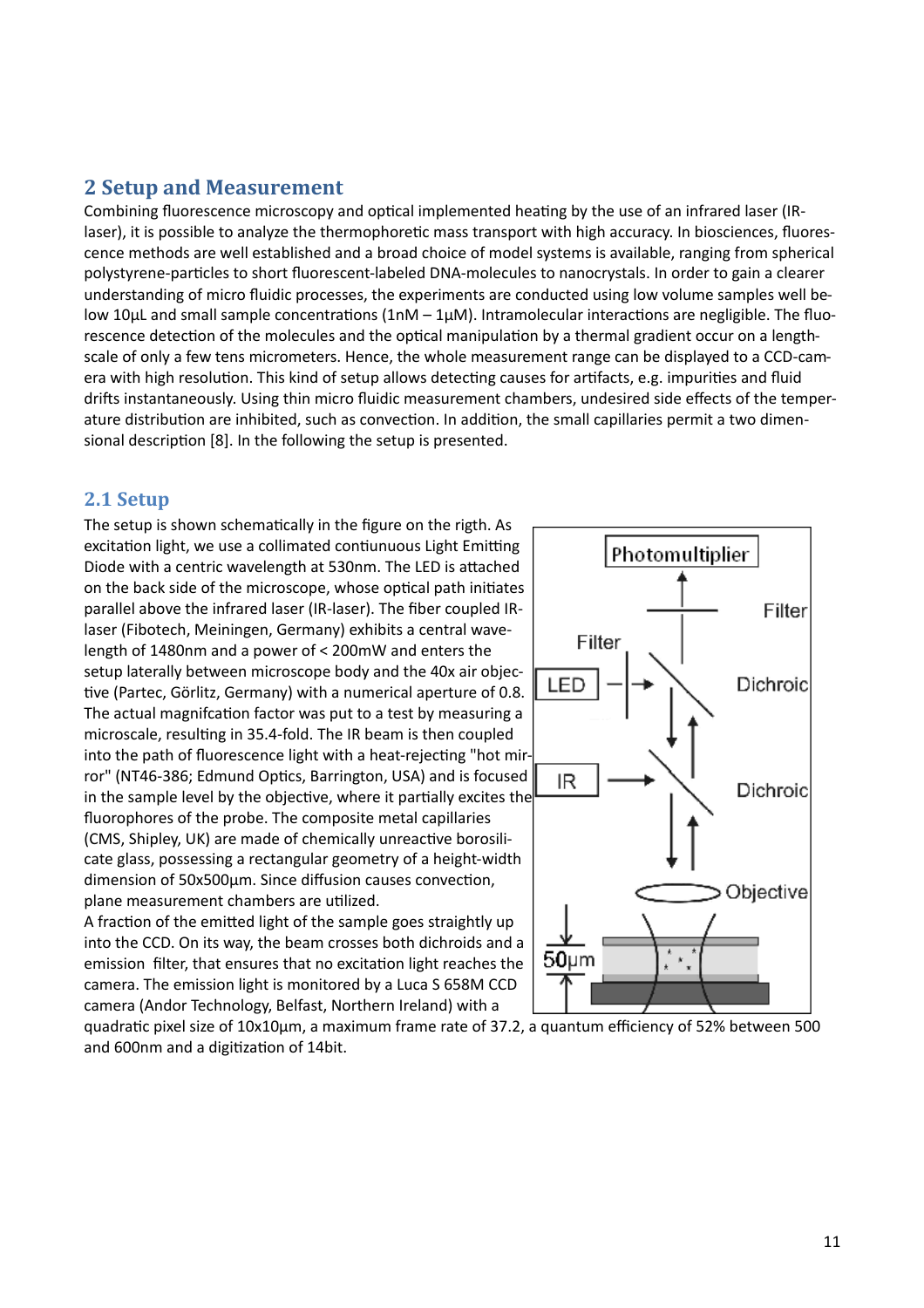## **2.2 Thermophoresis Curves**



**Figure 5: Typical Thermophoresis Curve**

Figure 5 depicts the typical course of the fluorescence signal during a thermophoresis measurement. To visualize the occurring processes a fluorescence image and the molecule distribution for four different points are inserted. The impact of the laser illumination on the fluorescence signal is clearly visible. However, thermophoresis is always superimposed by other effects. There is usually a jump in the graph at the moment the laser is turned on or off . This is mainly caused by the temperature dependence of the fluorophores intensity *I'(T)*. When the thermophoretic signal finally exceeds this effect a slight bend of the curves is noticeable. The further course of the graphs shows the decrease of intensity due to thermodiffusion and the approach to steady state where the effect compensates with backdiffusion. After the laser is turned off the molecules diffuse back. This part of the graph gives information about the diffusion coefficient *D.*

All named processes are further superimposed by the exponential bleaching of the fluorophores which occurs during illumination. To obtain precise Soret-coefficients the curve has to be fitted to EQUATION (12). However, the following linear extension is valid for small temperature gradients, where Δ *T*∗*D<sup>T</sup>* / *D*≪1 which can be assumed in the experiments for low laser intensities.

$$
S_T = F'(T) + \frac{1 - b/a}{\Delta T}
$$
 (19)

where a and b are the mean intensities of the areas indicated in Figure 5 , *ΔT* the temperature difference induced by the laser and F'(T) is the temperature dependence of the dye intensity. Both *ΔT* and I(T) are read from calibration curves. Alternatively you can choose an area shortly after the laser is switched on (after the temperature jump) as area (a) and set F'(T) as zero.

## **3. Experiments**

You will perform three types of experiments.

- Temperature dependence of BCECF dye.
- Binding affinity between a DNA aptamer and its ligand using NanoTemper Pico Instrument.
- Binding of DNA aptamer with High-Throughput MST setup

\*\*) What is an aptamer and what can it be used for?

You will get detailed information about the experiments from your supervisor when you are here.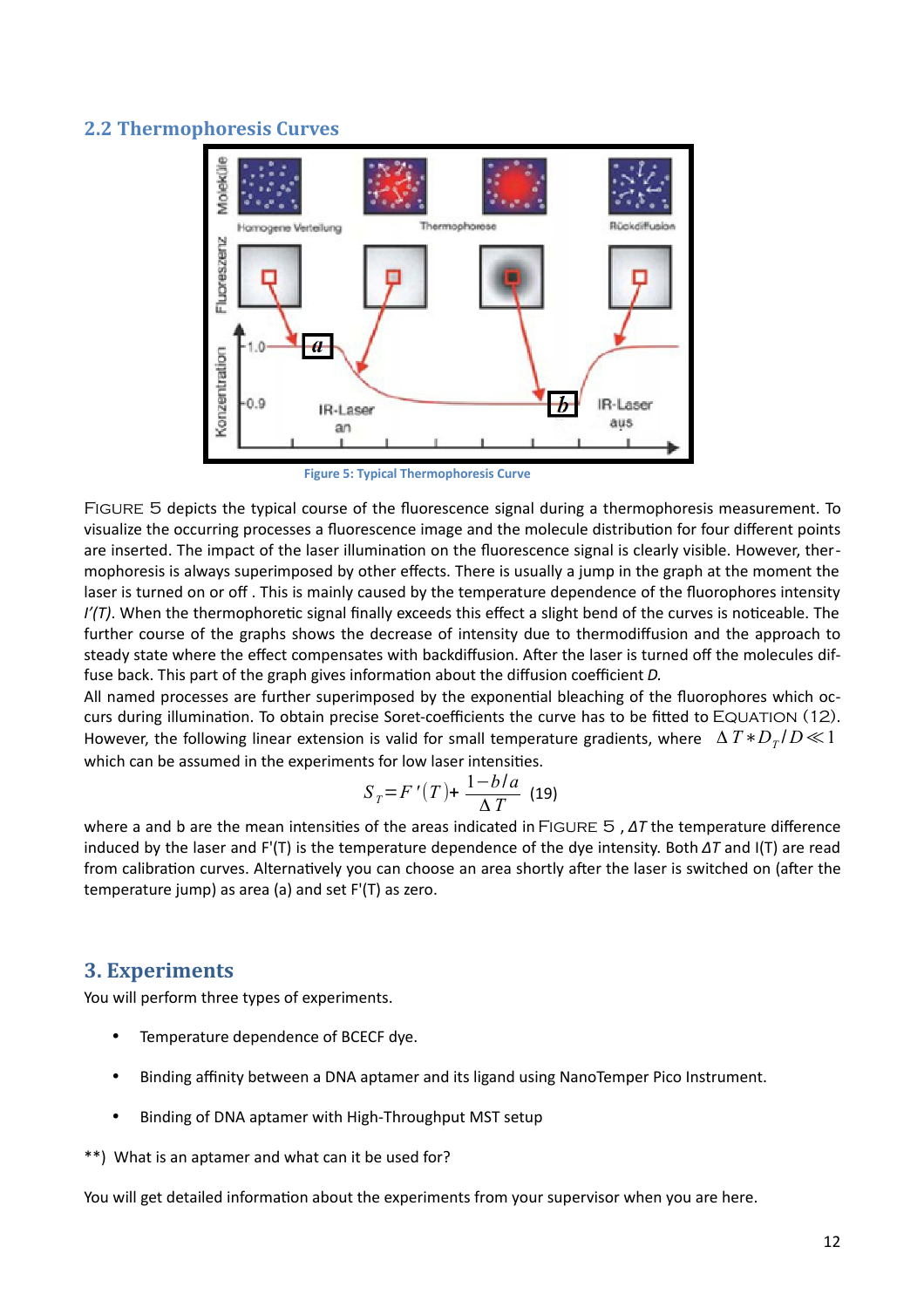All the preparation you need is to read and understand this document, bring some pens and a lab book to write down parameters, and a big portion of good mood and curiosity.



- Immerse the pipette tips only a few millimeters into the medium.
- Prewet the pipette tips a few times before aspiration and mix your sample properly using the pipette (vortexing is not enough at low volumes)
- Hold the pipette vertically during aspiration. Move the filled tip up against the wall of the vessel to avoid residues of liquid on the outside of the tip.
- Look at your sample and the pipette tip. There should not be any bubbles in it.

# **3.1 Temperature Dependence of BCECF dye**

- Prepare a solution of 20 nM BCECF (stock-solution  $@$  50  $\mu$ M) in 10 mM TRIS (pH=7.4).
- Fill a capillary (MST premium) with the solution. Place the capillary onto the holder and into the NanoTemper machine.
- The NanoTemper machine should detect more than 5000 counts at the capillary positions. At 25000 counts saturation is reached. The LED power should be adjusted accordingly, as a compromise between bleaching and a sufficient signal-to-noise ratio.
- You will repeat the measurement for temperatures between 22 °C and 38 °C with a step of 2 °C. First, let the temperature to equilibrate, then perform a short measurement (3 seconds). Change the temperature.
- Analyse how fluorescence of BCECF depends on temperature.
- Now cool the stage back to 22 °C. Perform short thermophoresis measurements (3 seconds IR laser on-time to focus only on the temperature jump) with MST powers of 20%, 40%, and 80%. To what temperature changes do these percentages of MST power correspond?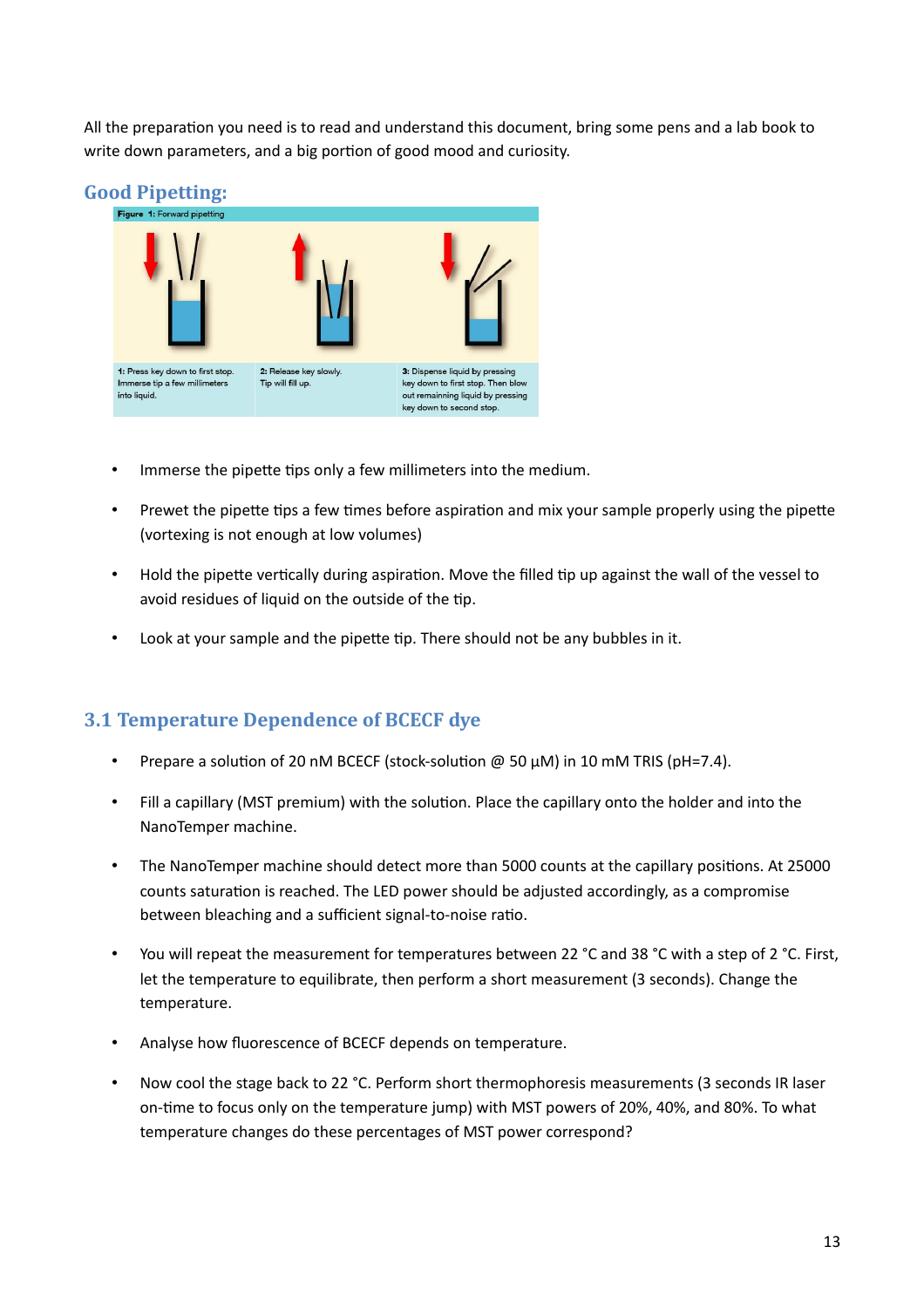# **3.2 Binding Curve of ATP-aptamer and AMP**

Here we want to measure the binding constant  $K<sub>D</sub>$  between an ATP-aptamer and its ligand AMP. Then, we want to perform a control measurement between a mutant ATP-aptamer and AMP. Therefore, we use a Cy5 labeled ATP-aptamer/mutant ATP-aptamer at constant concentration and a 16-step titration series of an unlabeled AMP that binds ATP-aptamer but not mutant ATP-aptamer.

### **Experiment**

- 1. Heat ATP-aptamer for 1 minute at 85 °C and let it cool at RT. This will help the aptamer to adopt the working conformation.
- 2. Prepare 200ul of 10nM ATP-aptamer in ATP-aptamer selection buffer (SB). The stock-solution has a concentration of 85µM.
- 3. Prepare a 16-step titration series of AMP in SB starting at 5mM. The stock-solution has a concentration of 200mM. Each titration step should have a volume of 10µl.
- 4. Now add 10µl of the ATP-aptamer solution from step 1 to 10µl of the diluted AMP. In this way you always obtain 1x SB with 5nM ATP-aptamer and varying AMP concentration starting at 2.5mM. It is advisory to incubate the mixed samples for 1-2 hours at RT before the next step.
- 5. Load the samples into capillaries (MST premium). Place the capillaries onto the holder. The capillary with 2.5mM AMP is at the front.
- 6. Adjust the LED power as before.
- 7. The IR laser power (MST power) should be set to 40%.
- 8. Program three replicates.
- 9. The laser on-time (thermophoresis) should be 30s and the off-time (back diffusion) 20s.
- 10. Repeat the measurement with the mutant ATP-aptamer (ATPm-aptamer; stock-solution  $\omega$  200  $\mu$ M) and AMP.

#### **Analysis**

The text-file you get from the Nanotemper analysis gives you a table of concentrations and relative fluorescence values. Plot the binding curve and normalize it, so that the upper level has the value 1 and the lower value the level 0. Explain in your protocol, why this is reasonable! What is the correct axis label?

Now fit a curve to your data using formula (18) to obtain the equilibrium constant  $K_D$ . What are your fit parameters and do they seem reasonable?

## **3.3 Binding of DNA Aptamer with High-Throughput MST setup**

In this experiment, we want to validate what we measured with the commercial NT setup. We are going to use the same solutions, but will enjoy the rapid transfer of multiple 2.5 nl droplets by the Labcyte Echo 550 liquid handler. To generate the entire transfer automatically, we need to have 3 different dilutions for the ligand.